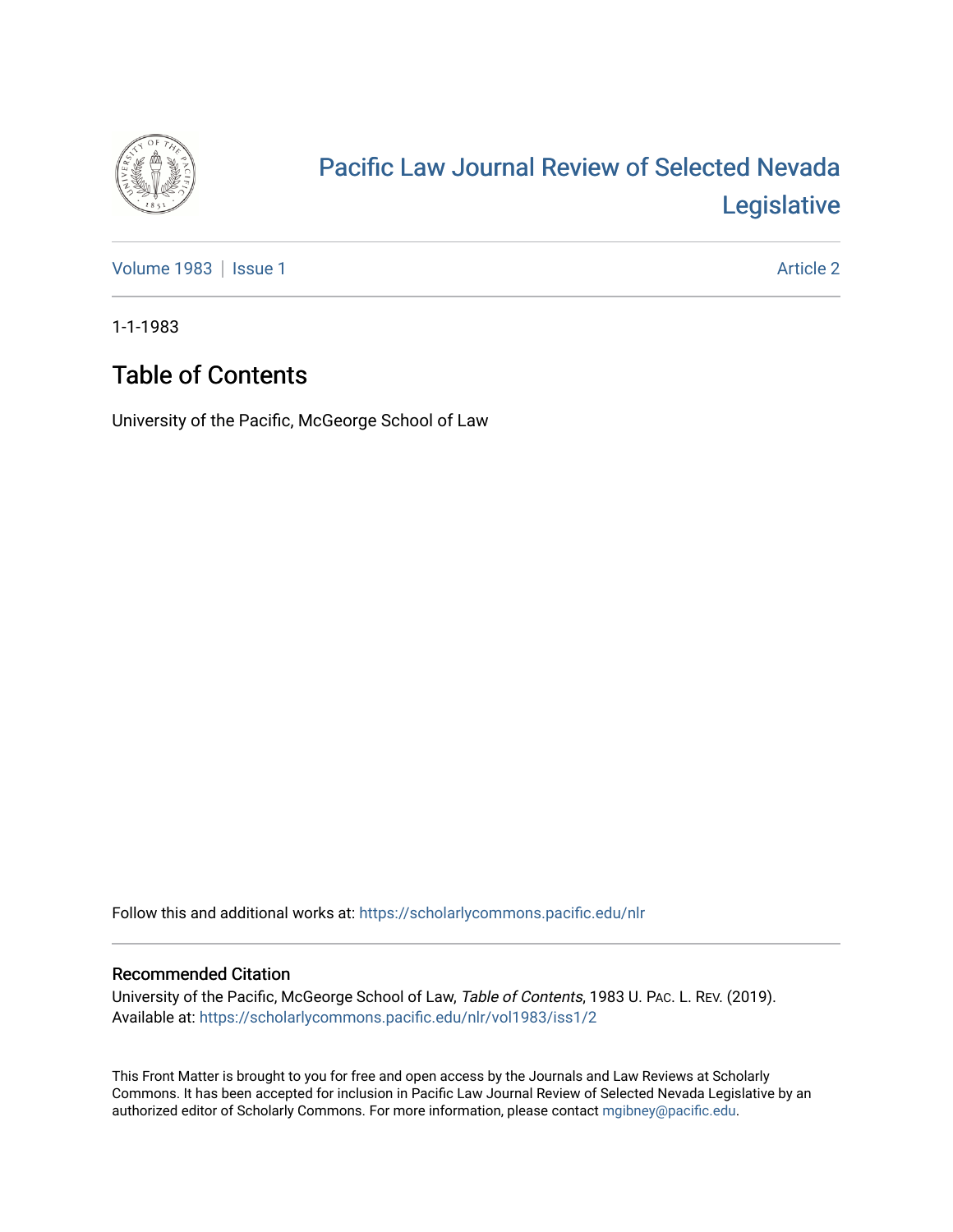## **TABLE OF CONTENTS**

 $\sim$  .

#### ADMINISTRATION OF ESTATES

## BUSINESS ASSOCIATIONS AND PROFESSIONS

#### CIVIL PROCEDURE

### CONSUMER PROTECTION

| 20 |
|----|
| 22 |

#### CRIMES

| Felony murder accomplice—removal of death penalty | 23 |
|---------------------------------------------------|----|
|                                                   | 24 |
|                                                   | 24 |
|                                                   | 26 |
|                                                   | 27 |
|                                                   | 29 |
|                                                   | 30 |
|                                                   | 31 |
|                                                   | 32 |
|                                                   | 33 |
|                                                   | 33 |
|                                                   | 34 |
|                                                   | 35 |
|                                                   | 36 |

*Selected 1983 Nevada Legislation*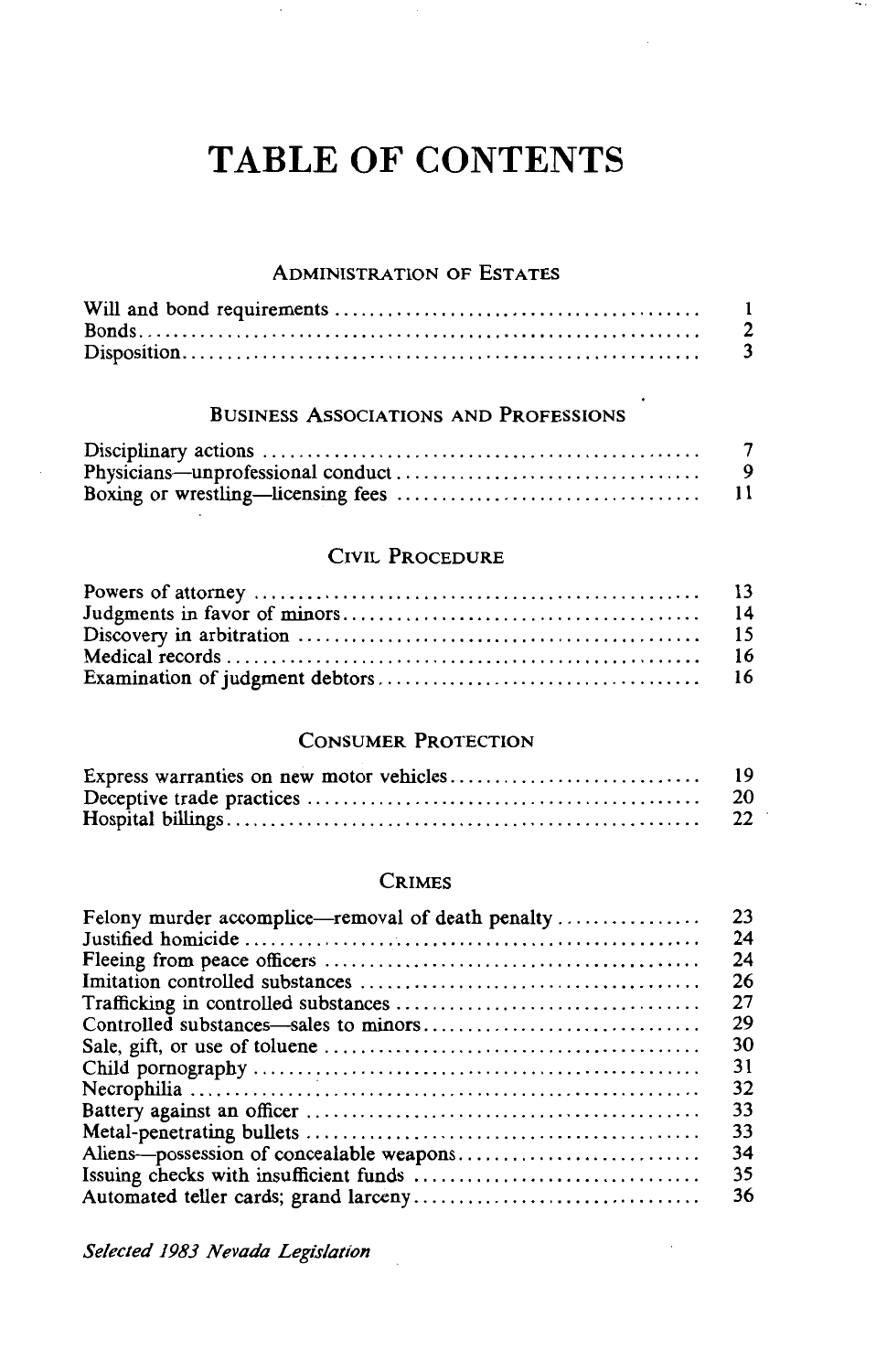## CRIMINAL PROCEDURE

| 37                                              |
|-------------------------------------------------|
| 38                                              |
| 39                                              |
| 41                                              |
| 42                                              |
| 43                                              |
| 44                                              |
| 45                                              |
| 46<br>Juries—time for demand, reduction in size |
| 46                                              |
| 47                                              |
| 48                                              |
| 52                                              |
| 52                                              |
| 54                                              |
| 54                                              |
| 55                                              |

## **DOMESTIC RELATIONS**

| 57  |
|-----|
| 58  |
| -59 |

#### **EDUCATION**

|  |  | 63 |
|--|--|----|
|--|--|----|

#### **ELECTIONS**

| 65 |
|----|
| 66 |
| 68 |

#### **EMPLOYMENT PRACTICES**

#### **ENERGY**

| Property tax exemptions for qualified energy systems |  |  |
|------------------------------------------------------|--|--|
|------------------------------------------------------|--|--|

Pacific Law Journal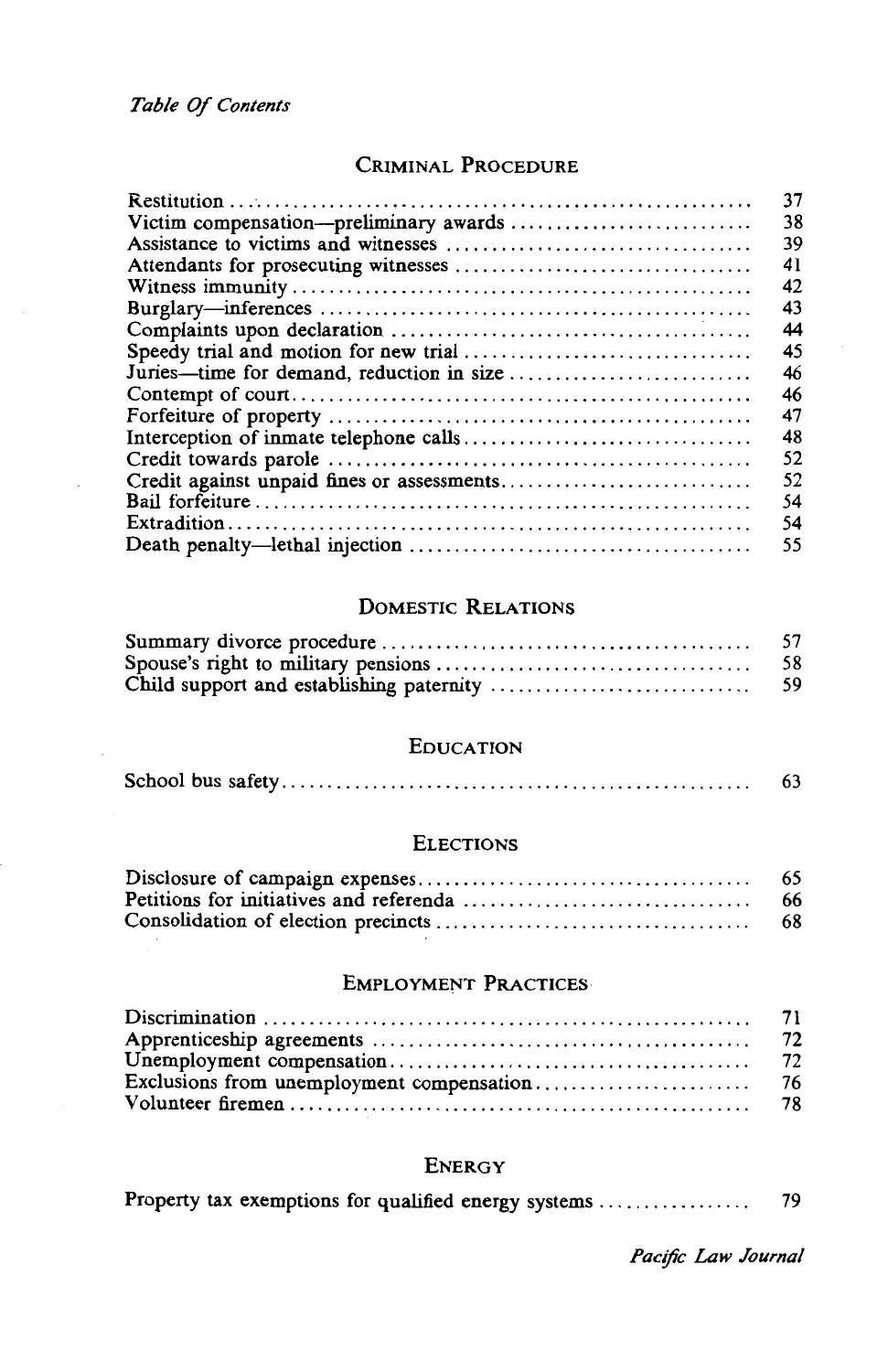## GAMING.

| 85 |
|----|
| 86 |
| 88 |
|    |
|    |
|    |

#### HEALTH AND WELFARE

#### INSURANCE

## MOBILE HOMES

| -109  |
|-------|
| - 114 |
|       |

#### PROPERTY

## PUBLIC ENTITIES, OFFICERS, AND EMPLOYEES

*Selected 1983 Nevada Legislation*